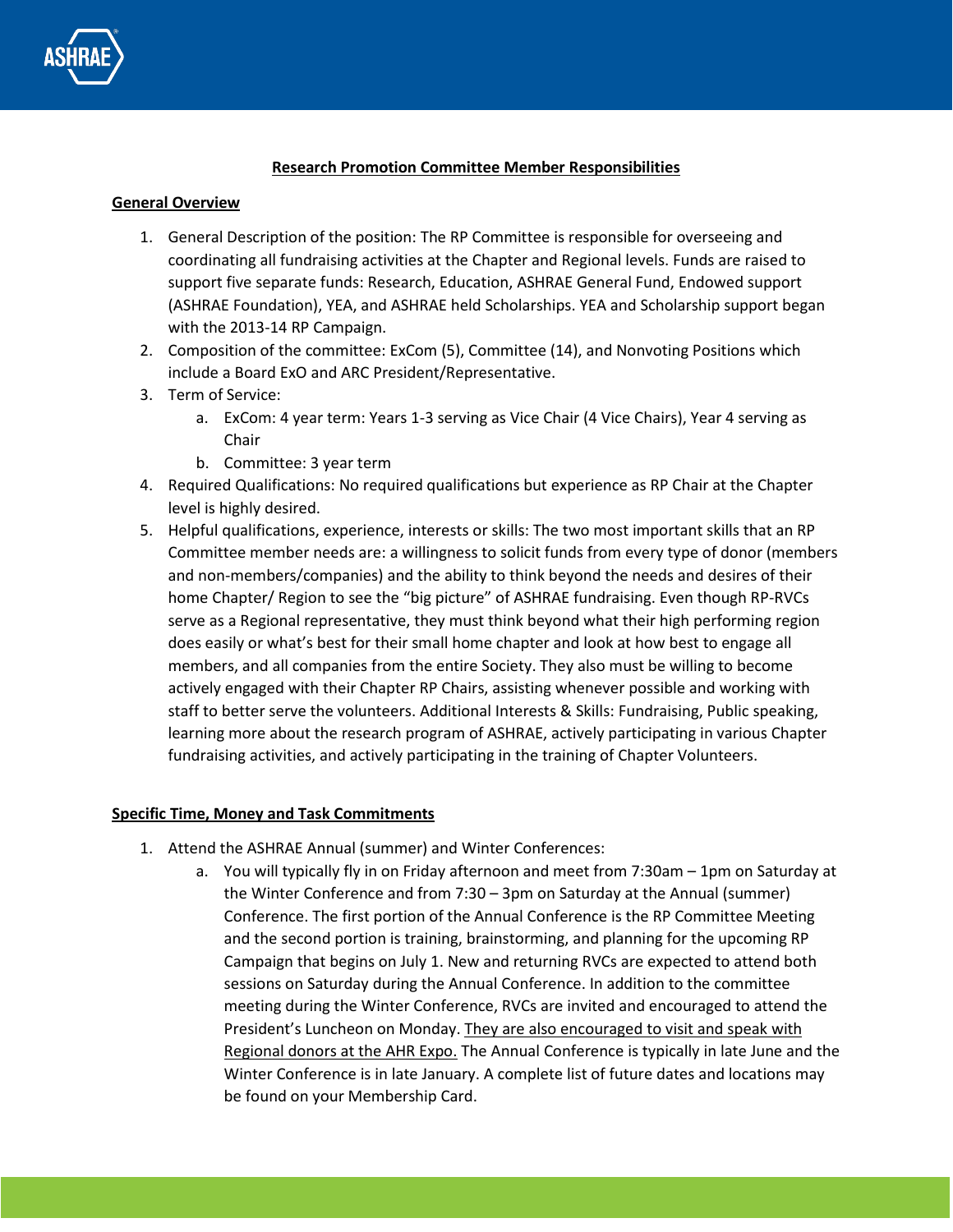

- b. Transportation costs are paid by Society. Transportation is cost associated with travelling to the meeting only and follows ASHRAE's existing Transportation Policy. Room and board are not reimbursed. Some regions may help pay for a portion of these other costs. Please confirm with your DRC what costs might be reimbursed thereby.
- c. Please check with your DRC for Regional specifics. RVC's have their travel expenses covered by Society to attend their CRC (Spring CRCs only) and the Annual (summer) Conference just prior to becoming the RVC.
- d. There are no standing Sub-Committees.
- e. Special events to be aware of at these meetings. There is a casual "Friday Night Dinner" at a local restaurant, allowing the committee to socialize together. Attendance at this dinner is not required but typically everyone comes. All RVCs are invited to attend the President's Lunch at the Winter Conference and highly encouraged to attend if their Region has a Platinum or Golden Circle (\$10,000+) donor.
- 2. Requirements between Annual and Winter Conferences:
	- a. Full RP Committee conference calls are rare but RVCs do participate in 4-5 Conference Calls with the assigned RP-Vice Chair and are encouraged to have quarterly conference calls with their chapters to check on progress. The exact schedule of Vice Chair/RVC Conference Calls are set at the Annual Conference for the upcoming Campaign year. They are also encouraged to participate in the "Lunch & Learn" programs conducted by Staff throughout the year.
	- b. Outside of the CRC, and two Conferences, Region I-XII RVCs are expected to attend one Centralized Training session. These are traditionally held in Chicago (O'Hare-Rosemont area) in August and September. The exact schedule and locations are determined by the RP Committee during the Winter Conference for the upcoming Campaign year. While RVCs may not be directly responsible for training, they are responsible for coordinating and ensuring that all of their RP Chairs attend at least one training session (a total of three are conducted) and participate in a Regional break-out and topic specific breakout sessions during the training they attend at the regional level. RVCs are expected to attend the Training review on Friday afternoon (typically beginning at 3pm) and Friday Night Dinner prior to Training. The Training schedule is set to allow all participants to depart from the training hotel area no later than 3:00pm on Saturday. Friday Night Dinner and lunch on Saturday are provided to all participants.

Region XIII and RAL RVCs will participate in RP Staff led during each Region's CRC. The schedules for each training are determined in cooperation with the DRC and CRC Chair. CRC Training must last a minimum of 6 hours, may be split over separate days, and not take place during scheduled CRC social events.

- i. Centralized Training transportation costs only are covered by Society. RVCs should check with their DRC about whether the region reimburses them for room and board expenses or a portion thereof.
- ii. All RVCs are expected to make a donation to one of the funds of the RP Campaign. This gift is a minimum of \$100 but most make larger investments.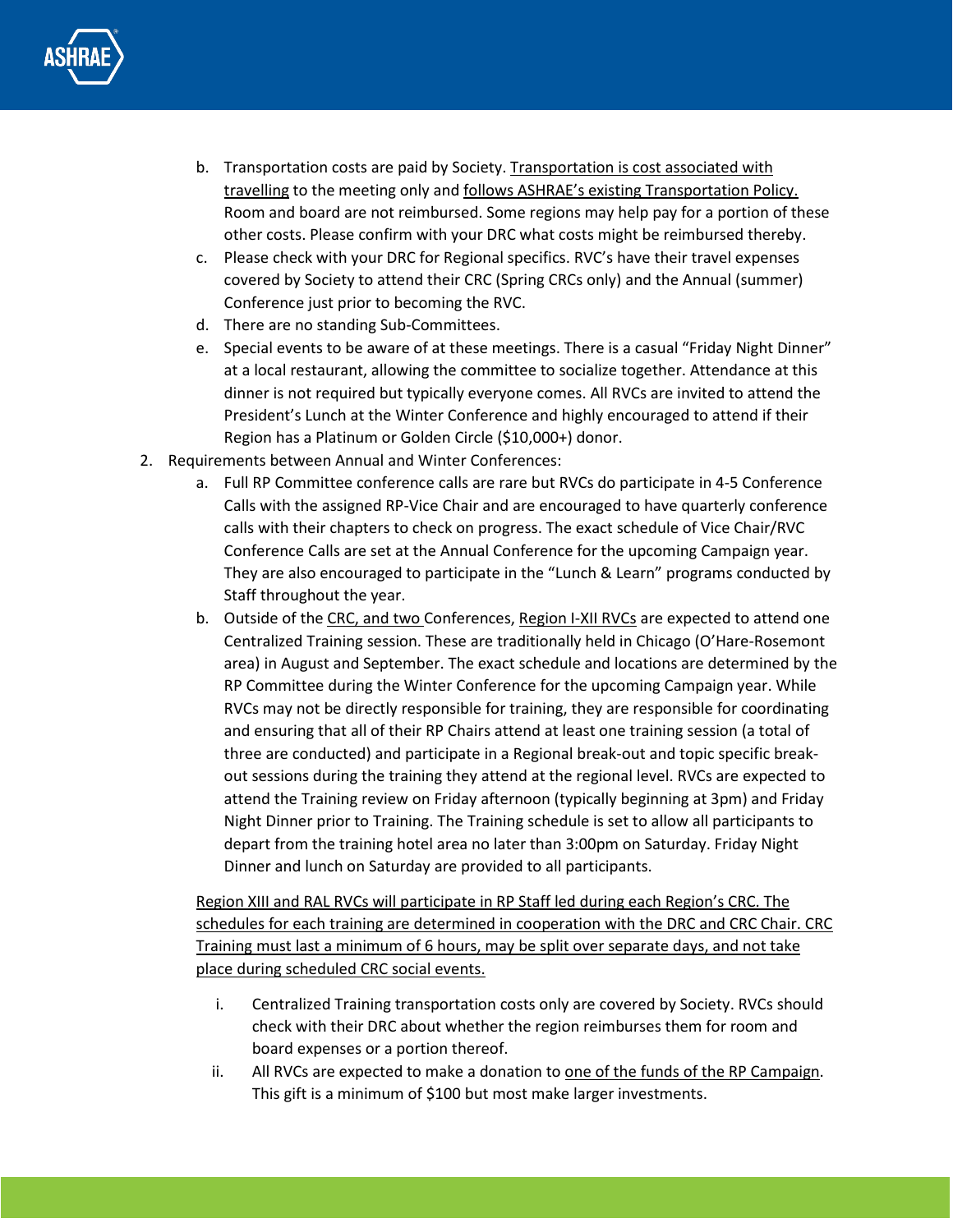

- c. RVCs are expected to be in regular (minimum monthly) contact with their chapters to check on status and pass along Headquarter messages and action items. In addition, they should be able to answer Headquarters' and RP-Vice Chair questions promptly. Each Campaign runs from July 1st to June 30th with the busiest months of the campaign being July – September, November-December and May-June. Contacts with Chapters should increase during these months. In addition to contacting Chapter RP Chairs, the RVC is often asked to personally contact major donors (approximately 10-20) in the Region. These personal calls should take no more than 2-3 hours in February and 2 hrs in June. Each Region is different and if there are specific questions about the exact number of calls, donors and contact schedule, please ask the ASHRAE RP Staff.
- 3. Attend your Chapters Regional Conference (CRC) each year:
	- a. Please check with your DRC for specific Regional information. There is no official Training or meeting held at CRCs for RP, with the exception of Region XIII and RAL. Chapter RP Chairs' transportation costs to the CRCs are not reimbursed by Society, with the exception of Region XIII and RAL. These two Regions conduct their Training at the CRC and therefore transportation is reimbursed. RVCs are welcome to hold an informational meeting at the CRCs for those in attendance but there is no set program required. In order to qualify for PAOE Bonus Points and \$100 incentive, a 2-hour minimum training/informational meeting must take place. This meeting is specifically designed for RP Chairs and other volunteers interested in the RP Campaign or Fundraising. It may not be one part of an existing 2-hour meeting. Display materials, PowerPoints, etc. may be requested from RP Staff. RVCs typically present the previous year's RP Awards, as applicable.
	- b. Transportation costs are paid by Society.
	- c. Please check with your DRC for specific Regional information.
- 4. Attend regional planning meeting:
	- a. Please check with your DRC for specific Regional information.
	- b. Attendance at your regional planning meeting is critical for planning the upcoming year and your regional activities. The meeting length, location, and time of year will depend on when your CRC is held – whether in the spring or fall. It is important to verify how your regional planning meeting is conducted and what expenses are covered by the region. Your responsibility is to report on the regional RP Committee activities and gather input and feedback from your regional leadership. It is also a time to discuss other regional activities such as nominations, honors, and awards.
	- c. Transportation costs only are paid by Society.
	- d. Please check with your DRC for specific Regional information. Several regions generally cover some of these expenses for this meeting but please verify this with your DRC.
- 5. Chapter Visits
	- i. Based on the need identified by the DRC in the Region, the RP RVC is expected to visit 2- 4 selected Chapters in their Region each year. Transportation costs only are paid by Society. The chapters are typically asked pay for your hotel (as applicable) and meal costs. The region generally picks up the cost of what the chapter is not able to pay.